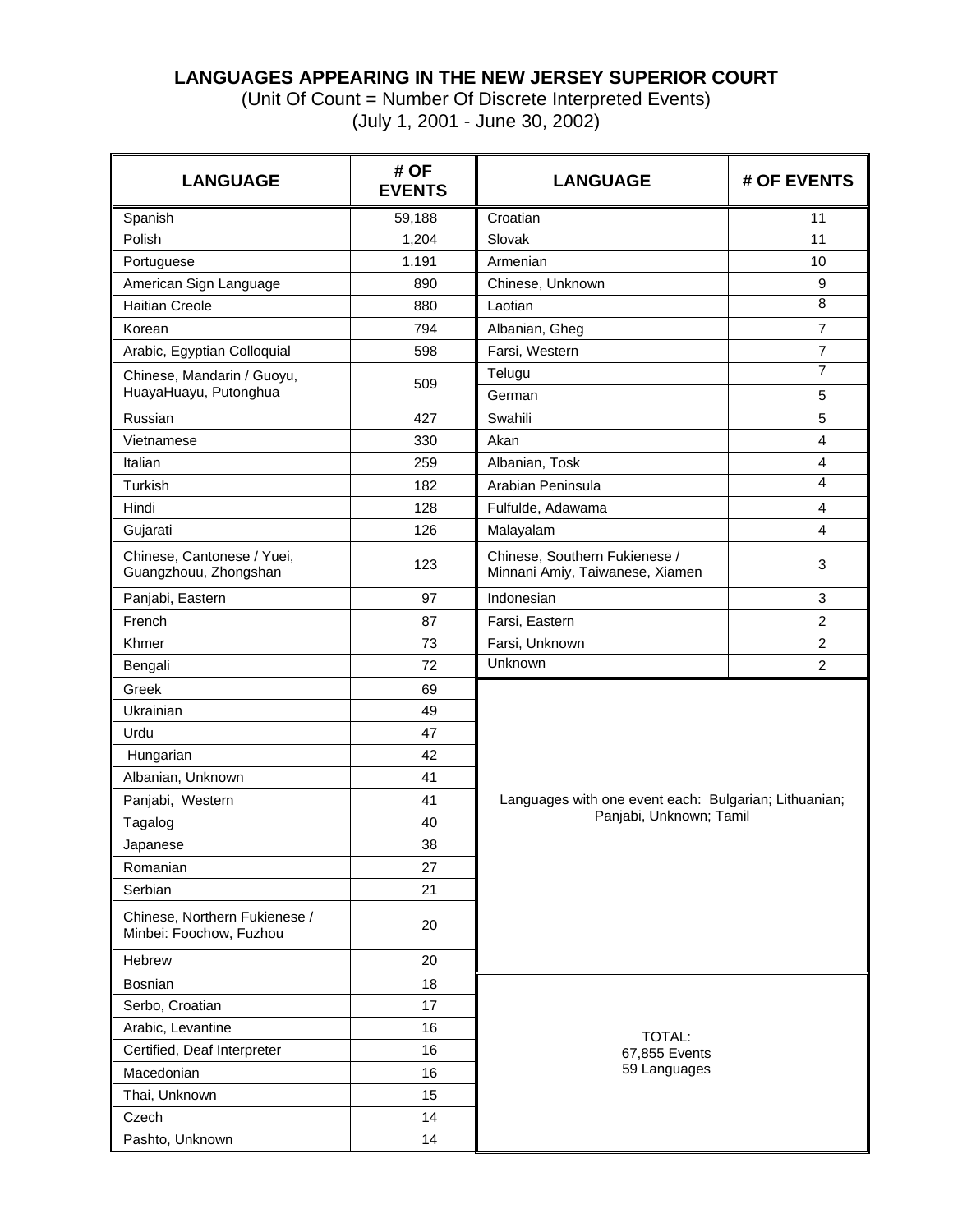# **COURT INTERPRETING STATISTICAL REPORTING SYSTEM**

### **NUMBER OF EVENTS INTERPRETED BY COUNTY AND PRIMARY CONTEXT (July 1, 2001 - June 30, 2002)**

| VICINAGE/ COUNTY           | <b>BEFORE A</b><br><b>JUDGE OR</b><br><b>GRAND JURY</b> | <b>BEFORE HEARING</b><br>OFFICER OR IN<br><b>CDR PROCEEDING</b> | <b>ANY COURT</b><br><b>SUPPORT</b><br><b>SERVICE</b> |  |  |  |
|----------------------------|---------------------------------------------------------|-----------------------------------------------------------------|------------------------------------------------------|--|--|--|
| lĿ.<br>Atlantic            | 1,189                                                   | 23                                                              | 0                                                    |  |  |  |
| ll:<br>Cape May            | 211                                                     | 4                                                               | $\overline{0}$                                       |  |  |  |
| III:<br>Bergen             | 3,357                                                   | 239                                                             | 33                                                   |  |  |  |
| IIII:<br><b>Burlington</b> | 286                                                     | 24                                                              | 72                                                   |  |  |  |
| IV:<br>Camden              | 4,504                                                   | 476                                                             | 165                                                  |  |  |  |
| V.<br><b>Essex</b>         | 4,446                                                   | 821                                                             | 891                                                  |  |  |  |
| VI:<br>Hudson              | 12,270                                                  | 2,295                                                           | 612                                                  |  |  |  |
| VII: Mercer                | 1,775                                                   | 384                                                             | 193                                                  |  |  |  |
| <b>VIII: Middlesex</b>     | 4,844                                                   | 873                                                             | 414                                                  |  |  |  |
| IX:<br>Monmouth            | 1,397                                                   | 345                                                             | 530                                                  |  |  |  |
| <u>X:</u><br><b>Morris</b> | 2,420                                                   | 190                                                             | 1,161                                                |  |  |  |
| Х:<br><b>Sussex</b>        | 72                                                      | 5                                                               | 1                                                    |  |  |  |
| XI: Passaic                | 6,287                                                   | 2,484                                                           | 51                                                   |  |  |  |
| XII: Union                 | 6,806                                                   | 1,000                                                           | 891                                                  |  |  |  |
| XIII: Somerset             | 755                                                     | 71                                                              | $\overline{4}$                                       |  |  |  |
| XIII: Hunterdon            | 163                                                     | $\overline{0}$                                                  | $\overline{2}$                                       |  |  |  |
| XIII: Warren               | 112                                                     | 0                                                               | 1                                                    |  |  |  |
| XIV: Ocean                 | 844                                                     | 173                                                             | 69                                                   |  |  |  |
| <b>XV: Gloucester</b>      | 95                                                      | $\overline{4}$                                                  | $\overline{7}$                                       |  |  |  |
| XV: Cumberland             | 1,080                                                   | 119                                                             | 165                                                  |  |  |  |
| XV: Salem                  | 146                                                     | $\overline{2}$                                                  | $\overline{2}$                                       |  |  |  |
| <b>TOTALS</b>              | 53,059                                                  | 9,532                                                           | 5,264                                                |  |  |  |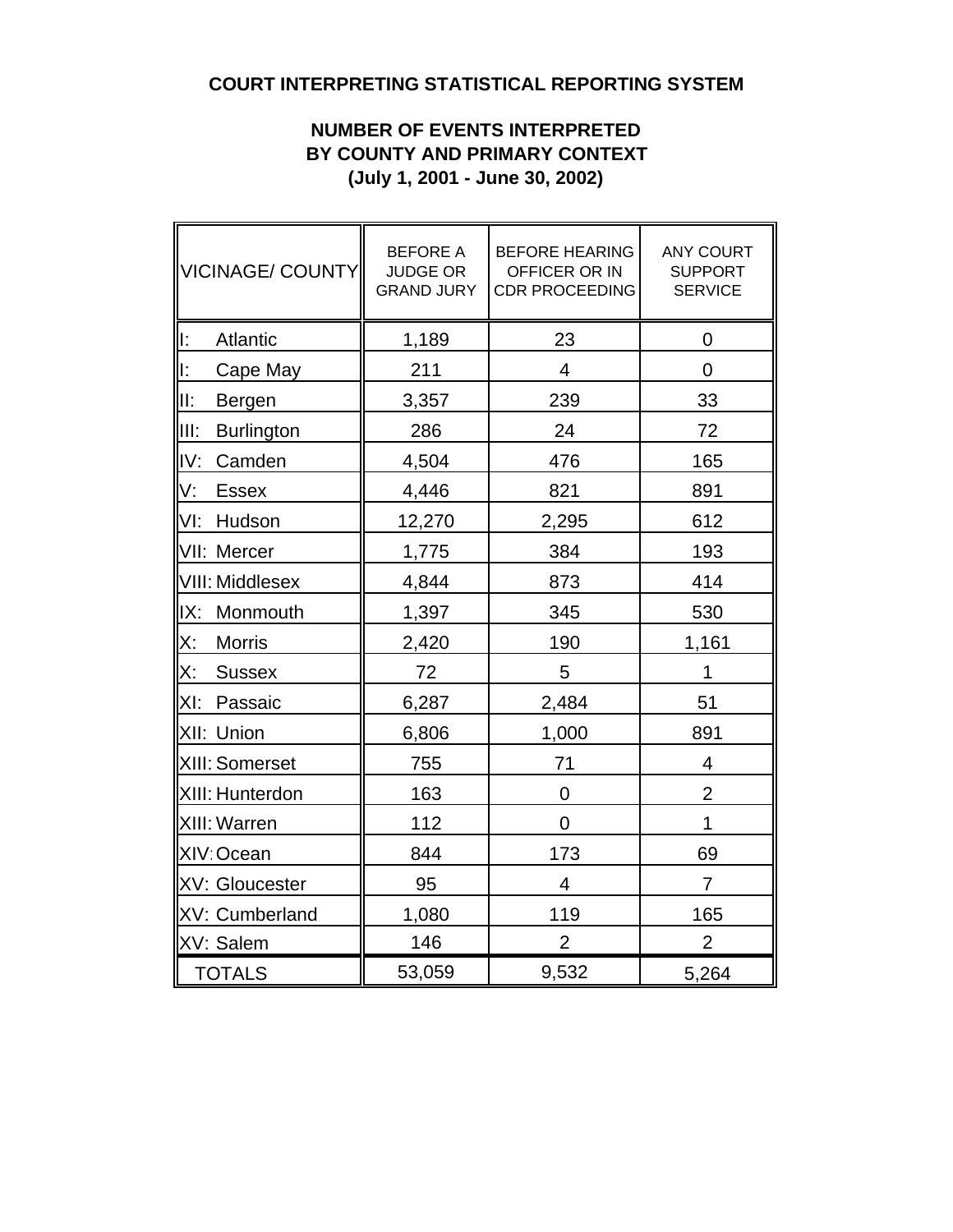# **NUMBER OF EVENTS INTERPRETED BY COUNTY AND LANGUAGE (MAJOR LANGUAGES)**

**(July 1, 2001 - June 30, 2002)**

| <b>COUNTY</b> | <b>ARA</b>     | <b>CHI</b>     | <b>CHI</b>     | GUJ            | HAI            | <b>HIN</b> | <b>ITA</b>     | <b>KOR</b>     | <b>POL</b> | <b>POR</b>     | <b>RUS</b> | <b>SIG</b>     | <b>SPA</b> | <b>TUR</b>     | <b>VIE</b> | <b>OTH</b>     | <b>SUM</b> |
|---------------|----------------|----------------|----------------|----------------|----------------|------------|----------------|----------------|------------|----------------|------------|----------------|------------|----------------|------------|----------------|------------|
|               | <b>EGY</b>     | <b>CAN</b>     | <b>MAN</b>     |                | <b>CRE</b>     |            |                |                |            |                |            |                |            |                |            | <b>LAN</b>     |            |
| Atlantic      | 2              | 35             | 16             | 3              | $\overline{2}$ | 6          | $\overline{2}$ | 13             | 9          | 0              | 9          | $\overline{7}$ | 1,033      | 1              | 40         | 34             | 1,212      |
| Cape May      | 0              | 0              | 0              | 0              | 0              |            | 0              | 0              | 0          | 0              | 3          |                | 201        | 0              | 5          | 4              | 215        |
| Bergen        | 79             | 27             | 53             | 1              | 5              | 12         | 50             | 493            | 307        | 57             | 78         | 41             | 2,231      | 49             | 0          | 146            | 3,629      |
| Burlington    | 4              | 2              | 19             | $\Omega$       | $\Omega$       | 0          | 16             | 24             | 2          | 13             | 12         | 18             | 205        | 5              | 18         | 44             | 382        |
| Camden        | $\overline{2}$ | $\overline{7}$ | 29             | $\Omega$       | 5              | 9          |                | 18             | 12         | 0              | 6          | 150            | 4,673      | $\overline{2}$ | 131        | 100            | 5,145      |
| Essex         | 13             | 6              | 19             | 6              | 268            | 2          | 24             | 22             | 86         | 450            | 34         | 66             | 5,086      | 4              | 6          | 66             | 6,158      |
| Hudson        | 320            | 8              | 48             | 42             | 54             | 18         | 26             | 35             | 82         | 106            | 10         | 83             | 14,170     | $\Omega$       | 57         | 118            | 15,177     |
| Mercer        | 19             | 1              | $\overline{2}$ | 2              | 80             | 11         | 6              | $\overline{7}$ | 101        | 1              | 41         | 79             | 1,934      | 1              | 8          | 59             | 2,352      |
| Middlesex     | 26             | 4              | 81             | 46             |                | 12         | 13             | 38             | 78         | 72             | 66         | 74             | 5,516      | 1              | 7          | 96             | 6,131      |
| Monmouth      | 0              | 14             | 47             | $\overline{2}$ | 124            | 37         | 22             | 40             | 29         | 80             | 47         | 30             | 1,741      | 6              | 5          | 48             | 2,272      |
| Morris        | 20             | 13             | 94             | 0              | 11             |            | 9              | 40             | 34         | 18             | 9          | 34             | 3,395      | 40             | 15         | 38             | 3,771      |
| Sussex        | 4              | $\Omega$       | 0              | 1              | $\Omega$       | $\Omega$   | 1              | 1              | 3          | 0              | 0          | 3              | 42         | 0              | 3          | 20             | 78         |
| Passaic       | 63             | 1              | 17             | 9              | 6              | $\Omega$   | 16             | 35             | 159        | $\overline{c}$ | 14         | 103            | 8,286      | 37             | 5          | 69             | 8,822      |
| Union         | 35             | 0              | 54             | $\overline{7}$ | 321            | 12         | 57             | 11             | 264        | 378            | 47         | 126            | 7,272      | 3              | 18         | 92             | 8,697      |
| Somerset      | 4              | 1              | 12             | 0              | $\Omega$       |            | $\overline{2}$ | 11             | 9          | 7              |            | 2              | 732        | 8              | 7          | 33             | 830        |
| llHunterdon   | $\overline{2}$ | $\overline{2}$ | $\Omega$       | $\Omega$       |                | 0          | 4              | $\Omega$       | 4          | 3              | $\Omega$   |                | 128        | 1              | $\Omega$   | 19             | 165        |
| Warren        | $\overline{2}$ | 0              | 0              | 1              | $\overline{2}$ | 6          | $\Omega$       | 0              | 0          | 0              | $\Omega$   | 1              | 94         | 0              | 0          | 7              | 113        |
| Ocean         | 2              | 2              | 5              | 3              | 0              | $\Omega$   | 8              | $\overline{c}$ | 15         | 4              | 43         | 35             | 946        | $\overline{7}$ | 2          | 12             | 1,086      |
| Gloucester    | 1              | $\Omega$       | 1              | $\Omega$       | $\Omega$       | 0          | 2              | 1              | 2          | 0              | $\Omega$   | 11             | 73         | 4              | 2          | 9              | 106        |
| Cumberland    | $\Omega$       | 0              | 0              | 0              | $\Omega$       | 0          | $\mathbf 0$    | $\overline{c}$ | 0          | 0              | 1          | 16             | 1,335      | $\overline{7}$ |            | $\overline{c}$ | 1,364      |
| Salem         | $\Omega$       | $\Omega$       | 12             | 3              | $\Omega$       | $\Omega$   | $\Omega$       | 1              | 8          | $\Omega$       | 6          | 9              | 95         | 6              | 0          | 10             | 150        |
| <b>Totals</b> | 598            | 123            | 509            | 126            | 880            | 128        | 259            | 794            | 1,204      | 1,191          | 427        | 890            | 59,188     | 182            | 330        | 1,026          | 67,855     |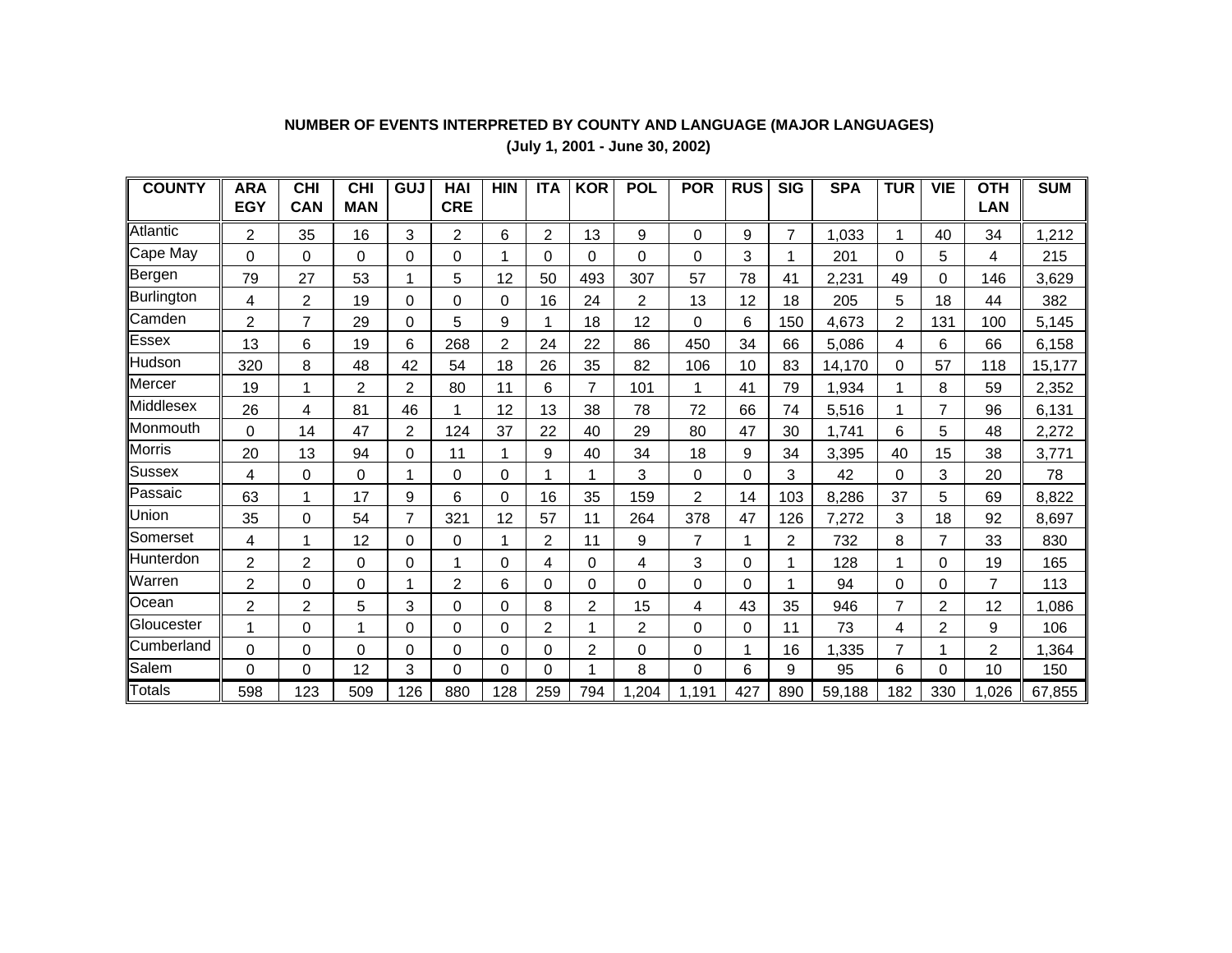### NUMBER OF EVENTS INTERPRETED BY COUNTY AND LANGUAGE (MINOR LANGUAGES, p. 1) (July 1, 2001 - June 30, 2002)

| <b>COUNTY</b>    | <b>AKA</b> | <b>ALB</b> | <b>ALB</b> | <b>ALB</b>     | <b>ARA</b>     | <b>ARA</b> | <b>ARM</b> | <b>BEN</b>  | <b>BOS</b> | <b>BUL</b> | <b>CDI</b> | <b>CHI</b> | CHI        | <b>CHI</b>  | <b>CRO</b> | <b>CZE</b>     | <b>FAR</b> | <b>FAR</b> | <b>FAR</b> | <b>FRE</b> |
|------------------|------------|------------|------------|----------------|----------------|------------|------------|-------------|------------|------------|------------|------------|------------|-------------|------------|----------------|------------|------------|------------|------------|
|                  |            | <b>GHE</b> | <b>TOS</b> | <b>UNK</b>     | <b>EV</b>      | <b>PEN</b> |            |             |            |            |            | <b>FOO</b> | <b>TAI</b> | <b>UNK</b>  |            |                | <u>EAS</u> | <b>WES</b> | <b>UNK</b> |            |
| Atlantic         | 2          | 0          | 0          |                | 0              | 0          | 0          | 4           | $\Omega$   | 0          | 0          | 15         | 0          | 0           | 0          | 0              | 0          | 0          | 0          |            |
| Cape May         | $\Omega$   | 0          | 0          | 0              | 0              | 0          | 0          | 0           | 0          | 0          | 0          | 2          | 0          | 0           | 0          | 0              | 0          | 0          | 0          | 0          |
| Bergen           | $\Omega$   | 0          | 0          | 10             | 0              | 0          |            | 7           | 0          | 0          | $\Omega$   | 0          | 0          | 2           | 0          | 2              | $\Omega$   | 0          | 2          | 8          |
| Burlington       | 0          | 0          | 0          | 5              | 0              | 0          | 3          | $\Omega$    | 0          | 0          | $\Omega$   | 0          | 0          | $\Omega$    | 3          | 0              | $\Omega$   | 0          | 0          | 0          |
| Camden           | $\Omega$   | 0          | 0          | 0              | 0              | 0          | 0          | 23          | 0          | 0          | $\Omega$   | 0          | 0          | 0           | 0          | 0              | 0          | 0          | 0          | 3          |
| Essex            |            | 0          | 0          | $\overline{2}$ | 0              | 0          | 0          | 5           | 0          | 0          | 0          | 0          | 0          | 0           |            | 0              |            | 0          | 0          | 21         |
| Hudson           | $\Omega$   | 0          | 0          |                | 0              | $\Omega$   | 0          | 2           | 0          | 0          | 0          |            | 0          | 0           |            | 0              |            | 7          | 0          | 24         |
| Mercer           | $\Omega$   | 0          | 0          | 0              | $\overline{2}$ | 0          | 0          | 0           | 4          | 0          | 4          | 2          | 0          | 0           | 4          | 5              | 0          | 0          | 0          | 0          |
| Middlesex        | 1          | 0          | 0          | 0              | 3              | 3          | 0          | 0           | 0          | 0          | $\Omega$   | 0          | 0          | 0           | 0          | 0              | 0          | 0          | 0          | 0          |
| Monmouth         | $\Omega$   | 0          | $\Omega$   | 7              | 0              |            | 0          | $\Omega$    | 6          | 0          | 0          | 0          | 0          | 7           | 0          | 0              | 0          | 0          | 0          | 3          |
| <b>Morris</b>    | $\Omega$   | 0          |            | 0              | 0              | 0          | 0          | $\mathbf 0$ | 0          | 0          | 0          | 0          | 0          | $\Omega$    |            | 0              | $\Omega$   | 0          | 0          | 0          |
| Sussex           | 0          | 0          | 2          | 0              | 0              | 0          | 0          | 0           | 0          | 0          | 0          | 0          | 0          | 0           | 0          |                | 0          | 0          | 0          | 2          |
| Passaic          | $\Omega$   | 1          |            | 11             | 11             | 0          | 0          | 17          | 0          |            | 0          | 0          | 0          | 0           | 0          | 0              | 0          | 0          | 0          | 6          |
| Union            | 0          | 0          | 0          | 4              | 0              | $\Omega$   | 0          | 14          | 6          | 0          | 12         | 0          | 3          | 0           |            | 2              | 0          | 0          | 0          | 10         |
| Somerset         | 0          | 6          | 0          | 0              | 0              | 0          | 0          | 0           | 0          | 0          | 0          | 0          | 0          | 0           | 0          | 2              | 0          | 0          | 0          | 2          |
| <b>Hunterdon</b> | 0          | 0          | 0          | 0              | 0              | $\Omega$   | 0          | 0           | 0          | 0          | $\Omega$   | 0          | 0          | 0           | 0          | 0              | 0          | 0          | 0          | 0          |
| Warren           | $\Omega$   | 0          | 0          | 0              | 0              | $\Omega$   | 0          | $\Omega$    |            | 0          | $\Omega$   | 0          | 0          | 0           | 0          | $\Omega$       | 0          | 0          | 0          |            |
| Ocean            | $\Omega$   | 0          | 0          | 0              | 0              | 0          | 0          | $\mathbf 0$ | 0          | 0          | 0          | 0          | 0          | $\mathbf 0$ | 0          | $\overline{2}$ | 0          | 0          | 0          | 0          |
| Gloucester       | $\Omega$   | 0          | $\Omega$   | 0              | 0              | $\Omega$   | 0          | 0           |            | 0          | 0          | 0          | 0          | 0           | 0          | 0              | 0          | 0          | 0          | 5          |
| Cumberland       | 0          | 0          | 0          | 0              | 0              | 0          | 0          | 0           | 0          | 0          | 0          | 0          | 0          | 0           | 0          | 0              | 0          | 0          | 0          |            |
| Salem            | 0          | 0          | 0          | 0              | 0              | $\Omega$   | 0          | 0           | 0          | 0          | 0          | 0          | 0          | 0           | 0          | 0              | 0          | 0          | 0          | 0          |
| <b>TOTALS</b>    |            |            | Λ          | 41             | 16             | Δ          | 10         | 72          | 18         |            | 16         | 20         | 3          | 9           | 11         | 14             | 2          |            | 2          | 87         |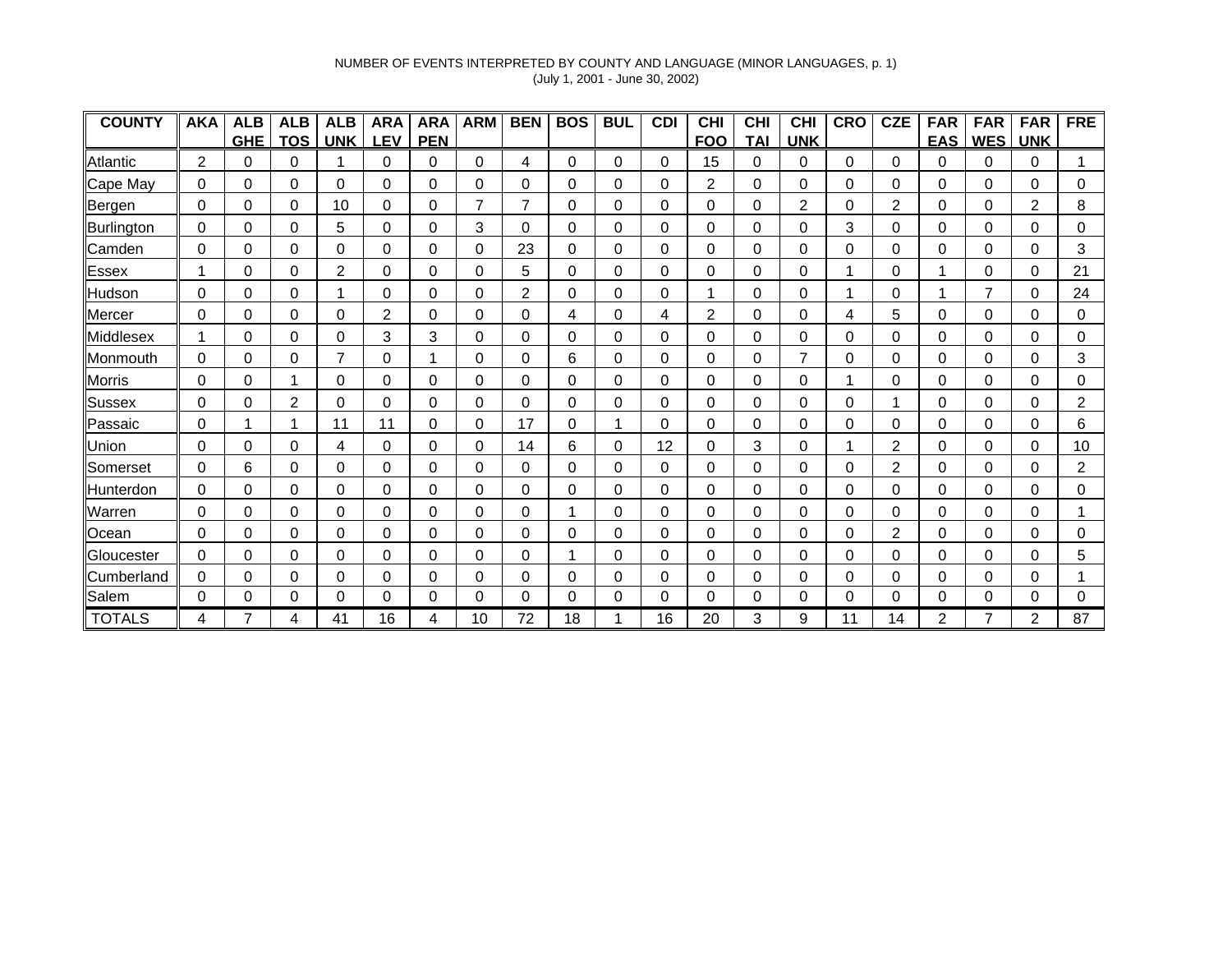### NUMBER OF EVENTS INTERPRETED BY COUNTY AND LANGUAGE (MINOR LANGUAGES, p. 2) (July 1, 2001 - June 30, 2002)

| <b>COUNTY</b>    | <b>FUL</b> | <b>GER</b> | <b>GRE</b>     | <b>HEB</b>     | <b>HUN</b>     | <b>IND</b> | <b>JAP</b>     | <b>KHM</b>     | <b>LAO</b> | <b>LIT</b> | <b>MAC</b> | <b>MAL</b>     | <b>PAN</b>     | <b>PAN</b>     | <b>PAN</b> | <b>PAS</b> | <b>ROM</b> | <b>SER</b>     | <b>SER</b> | <b>SLO</b> |
|------------------|------------|------------|----------------|----------------|----------------|------------|----------------|----------------|------------|------------|------------|----------------|----------------|----------------|------------|------------|------------|----------------|------------|------------|
|                  | <b>ADA</b> |            |                |                |                |            |                |                |            |            |            |                | <b>EAS</b>     | <b>WES</b>     | <b>UNK</b> | <b>UNK</b> |            |                | <b>CRO</b> |            |
| Atlantic         | 0          | 0          | 3              | 0              | 0              | 0          | 0              | 0              | 3          | 0          | 0          | 0              | 0              | 0              | 0          | 0          | 0          | 0              | 0          | 0          |
| Cape May         | 0          | 0          | 0              | 0              | 0              | 0          | 0              | 0              |            | 0          | 0          | 0              | 0              | 0              |            | 0          | 0          | 0              | 0          | 0          |
| Bergen           | $\Omega$   | 1          | 10             | 17             | 5              | 0          | 22             | 0              | 0          | 0          | 12         | $\overline{2}$ | 13             | 4              | 0          | 0          |            | 0              | 11         | 0          |
| Burlington       | 0          | 0          | $\overline{2}$ | $\Omega$       | $\overline{2}$ | $\Omega$   | $\overline{2}$ | $\mathbf 0$    | $\Omega$   | 0          | 0          | 0              | $\overline{2}$ | 0              | 0          | 0          | 12         | 8              | 0          | 0          |
| Camden           | 4          | 0          | 3              | 0              | 0              | 0          | 0              | 60             | 3          | 0          | 0          | 0              | 0              | $\Omega$       | 0          | 0          |            | 0              | 0          | 0          |
| <b>Essex</b>     | 0          | 0          | 0              | 0              | 3              | 0          | 3              | 0              | 0          | 0          | 0          |                | 11             | 0              | 0          |            | 0          | 0              |            | 0          |
| Hudson           | 0          | 0          | 19             | 0              | 0              | 0          | 6              | 0              |            | 0          | 0          | 0              | 11             | 0              | 0          |            | 3          | 0              | 0          |            |
| Mercer           | 0          | 0          | 2              | 0              | 5              | 0          |                | $\overline{c}$ | 0          | 0          | 0          | 0              | 3              | $\overline{c}$ | 0          | 0          | 0          | 0              | 0          | 6          |
| Middlesex        | 0          | 0          | 8              | 0              | 5              | 3          | 0              | 11             | 0          | 0          | 4          |                | 9              | 23             | 0          | 2          | 0          | 0              | 2          | 3          |
| Monmouth         | 0          | 2          |                | 0              | 0              | 0          |                | 0              | 0          | 0          | 0          | 0              | 3              | 0              | 0          | 3          | 2          | 0              | 0          | 0          |
| <b>Morris</b>    | 0          | 2          | 5              |                | $\overline{2}$ | 0          | 0              | 0              | $\Omega$   | 0          | 0          | 0              | 13             | 1              | 0          | 0          | $\Omega$   | 0              | 0          | 0          |
| Sussex           | 0          | 0          | 0              | 0              | $\overline{c}$ | 0          | 0              | 0              | 0          | 0          | 0          | 0              | 6              | 0              | 0          | 0          | 4          | 0              | $\Omega$   | 0          |
| Passaic          | 0          | 0          | 0              | 0              | 5              | 0          | 0              | 0              | 0          | 0          | 0          | 0              |                | 0              | 0          | 0          | 0          | 5              | 0          | 0          |
| Union            | 0          | 0          | 9              | 0              | 0              | 0          | 0              | 0              | 0          | 0          | 0          | 0              | 4              | 6              | 0          | 0          | 0          | 6              | 0          | 0          |
| Somerset         | $\Omega$   | 0          | 0              | 0              | 13             | 0          | 0              | 0              | 0          | 0          | 0          | 0              | 0              | 1              | 0          |            | 0          | 0              | 0          | 0          |
| <b>Hunterdon</b> | 0          | 0          | 0              | 0              | 0              | 0          | 0              | 0              | 0          | 0          | 0          | 0              | 10             | 2              | 0          | 0          | 3          | 0              | 2          | 0          |
| Warren           | $\Omega$   | 0          | $\Omega$       | 0              | $\Omega$       | 0          | 0              | $\Omega$       | 0          | 0          | 0          | 0              | 3              | 0              | 0          | $\Omega$   | 0          | 0              |            | 0          |
| Ocean            | 0          | 0          | 0              | $\overline{2}$ | 0              | 0          | 3              | 0              | 0          |            | 0          | 0              | 0              | 0              | 0          | 0          | 0          | $\overline{2}$ | 0          |            |
| Gloucester       | 0          | 0          |                | 0              | 0              | 0          | 0              | 0              | 0          | 0          | 0          | 0              | 0              | 0              | 0          | 0          |            | 0              | 0          | 0          |
| Cumberland       | 0          | 0          | 0              | 0              | 0              | 0          | 0              | 0              | 0          | 0          | 0          | 0              | 0              | 0              | 0          | 0          | 0          | 0              | 0          | 0          |
| Salem            | 0          | 0          | 0              | $\Omega$       | 0              | 0          | 0              | 0              | 0          | 0          | 0          | 0              | 8              | $\overline{2}$ | 0          | 0          | 0          | 0              | 0          | 0          |
| <b>TOTALS</b>    |            | 5          | 69             | 20             | 42             | 3          | 38             | 73             | 8          |            | 16         |                | 97             | 41             |            | 14         | 27         | 21             | 17         | 11         |